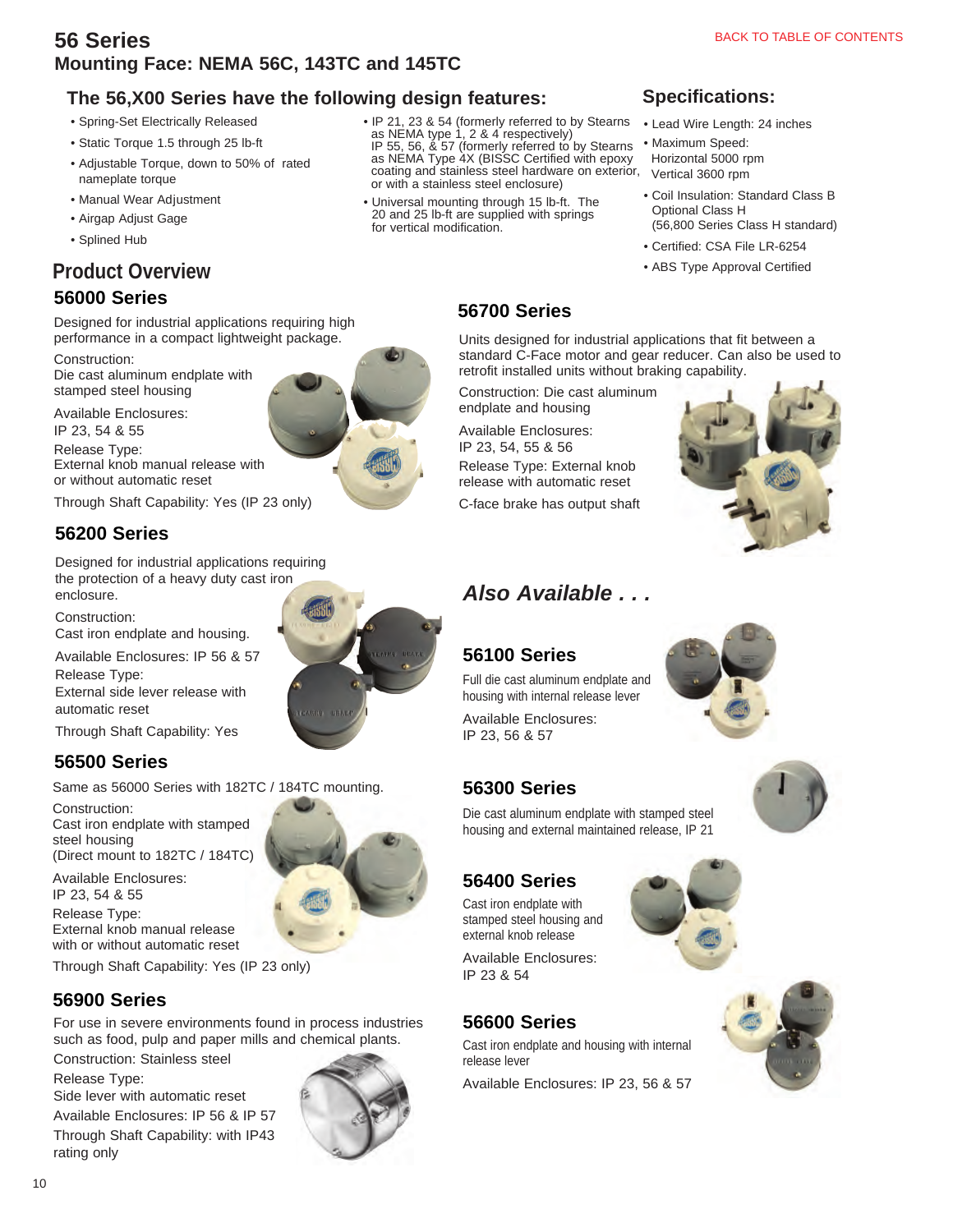# **Series 56,000; 56,100; 56,200; 56,300; 56,400; 56,500; 56,600; 56,700; and 56,900 Mounting Face: NEMA 56C, 143TC and 145TC**

#### **Engineering Specifications**

Maximum Solenoid Cycle Rate: 1

AC 36 cycles/min DC 10 cycles/min

Horizontal 9 hp-sec/min *(112 watts)* 

Thermal Capacity: 2

Vertical 6.5 hp-sec/min *(80 watts)*

1 Maximum solenoid cycle rate is based on ambient temperature of 72°F *(22°C)* with 50% duty cycle.

Does not relate to brake cycle rate (see Thermal Capacity).

2 Thermal capacity rating is based on ambient temperature of 72°F *(22°C)*, stop time of one second or less, with no heat absorbed from motor. Refer to *Selection Procedure* Section.

#### **Series 56,000; 56,100; 56,300; 56,500; and 56,700**

| Nominal<br><b>Static</b><br><b>Torque</b> | <b>Number</b><br>of             | <b>Coil Size</b> |       | Inertia (WK $2$ )                     | <b>Nom</b><br>Sta<br>Torc |  |  |  |  |
|-------------------------------------------|---------------------------------|------------------|-------|---------------------------------------|---------------------------|--|--|--|--|
| lb-ft<br>(Nm)                             | <b>Friction</b><br><b>Discs</b> | <b>AC</b>        | DC    | $Ib-ft^2$<br>$(kqm^2 \times 10^{-4})$ | Ib-<br>(Nı<br>$3-6$ $($   |  |  |  |  |
| $1.5 - 3$<br>$(2-4)$                      |                                 | 4                | $4+$  | .008(3.36)                            | 10(<br>15(                |  |  |  |  |
| 6(8)                                      |                                 | K4               | $K4+$ | .008(3.36)                            | 20(                       |  |  |  |  |
| 10(14)                                    | $\overline{2}$                  | K4               | $K4+$ | .014(5.88)                            | 25(                       |  |  |  |  |
| 15 (20)                                   | $\overline{2}$                  | $K4+$            | $M4+$ | .014(5.88)                            |                           |  |  |  |  |
| 20(27)                                    | 3                               | $K4+$            | $M4+$ | .020(8.40)                            |                           |  |  |  |  |
| 25(34)                                    | 3                               | $M4+$            | $P4+$ | .020(8.40)                            |                           |  |  |  |  |

#### **Series 56,200; 56,400; 56,600; and 56,900**

| Nominal<br><b>Static</b><br><b>Torque</b> | No. of<br><b>Friction</b> |          | Coil<br>Size | Inertia (WK <sup>2</sup> )                   |
|-------------------------------------------|---------------------------|----------|--------------|----------------------------------------------|
| lb-ft<br>(Nm)                             | discs                     | DC<br>AC |              | $Ib-ft^2$<br>(kgm <sup>2</sup> x $10^{-4}$ ) |
| $3-6(4-8)$                                | 2                         | 4        | $4+$         | .014(5.88)                                   |
| 10(14)                                    | 2                         | K4       | $K4+$        | .014(5.88)                                   |
| 15 (20)                                   | 2                         | $K4+$    | $M4+$        | .014(5.88)                                   |
| 20(27)                                    | 3                         | $K4+$    | $M4+$        | .020(8.40)                                   |
| 25(34)                                    | 3                         | $M4+$    | $P4+$        | .020(8.40)                                   |
|                                           |                           |          |              |                                              |

### **Current Ratings (amperes)**

| Solenoid           | AC      |     |                | Voltage: 60 Hz |     |           |     |     | Voltage: 50 Hz |           |           |           | Voltage: DC |     |
|--------------------|---------|-----|----------------|----------------|-----|-----------|-----|-----|----------------|-----------|-----------|-----------|-------------|-----|
| Coil Size* Current |         | 115 | 200            | 230            | 400 | 460       | 575 | 110 | 220            | 380       | 24        | 95        | 115         | 230 |
| $\overline{4}$     | Inrush  | 3.6 | 2.1            | 1.8            | 1.1 | .9        | .7  | 4.1 | 2.1            | .9        | 13.3      | 3.6       | 2.8         | 1.5 |
|                    | Holdina | .3  | .2             | .2             | .08 | .08       | .06 | .3  | $\cdot$        | .08       | .3        | $\cdot$ 1 | .05         | .03 |
| $4+$               | Inrush  |     |                |                |     |           |     |     |                |           | 12.0      | 4.7       | 3.7         | 2.0 |
|                    | Holdina |     |                |                |     |           |     |     |                |           | $\cdot$ 4 | $\cdot$ 1 | .08         | .04 |
| K4                 | Inrush  | 4.3 | 2.5            | 2.2            | 1.3 | 1.1       | .9  | 3.8 | 1.9            | 1.1       | 17.5      | 4.7       | 3.7         | 2.0 |
|                    | Holdina | .3  | $\overline{2}$ | .2             | .1  | .08       | .07 | .4  | $\cdot$        | .08       | .4        | . 1       | .08         | .04 |
| $K4+$              | Inrush  | 4.6 | 2.5            | 2.3            | 1.2 | 1.0       | .9  | 4.9 | 2.0            | 1.0       | 20.5      | 7.5       | 5.5         | 2.0 |
|                    | Holding | .4  | $\overline{2}$ | .2             | . 1 | .1        | .08 | .4  | $\cdot$ .2     | $\cdot$ 1 | .5        | .1        | .08         | .04 |
| M4                 | Inrush  | 3.0 | 1.7            | 1.5            | .9  | .8        | 6.6 |     |                | .8        |           |           |             |     |
|                    | Holding | .6  | .3             | .3             | .2  | $\cdot$ 1 | .21 |     |                | . 1       |           |           |             |     |
| $M4+$              | Inrush  | 4.6 | 2.5            | 2.3            | 1.2 | 1.0       | .9  | 4.1 | 2.0            | 1.3       | 30.3      | 7.9       | 5.5         | 2.0 |
|                    | Holdina | .4  | .2             | .2             | . 1 | . 1       | .08 | .4  | $\cdot$        | .1        | .5        | .1        | .1          | .04 |
| $P4+$              | Inrush  |     |                |                |     |           |     |     |                |           | 30.3      | 11.3      | 8.4         | 3.0 |
|                    | Holding |     |                |                |     |           |     |     |                |           | .5        |           | .08         | .04 |

### **Motor Frame Adapters: Series 56,000 through 56,600**

**WARNING!** Before selecting an adapter to mount a brake on a larger motor frame, the torque and thermal capacity required by the application should be determined as shown in the "Selection Procedure" section. A larger motor may indicate a requirement for greater thermal capacity than the brake is designed for. The brake selection must be matched to the motor and application requirements, before use of an adapter is considered.

| <b>To Adapt</b><br>to NEMA | AK Dim.          |     | <b>Brake</b><br><b>Brake</b><br>Reg.<br>Enclosure |            | Adapter<br><b>Stock</b> | <b>Additional</b><br><b>Shaft Length</b><br>Required |
|----------------------------|------------------|-----|---------------------------------------------------|------------|-------------------------|------------------------------------------------------|
| Frame<br><b>Size</b>       | in.<br>(mm)      | No. | 〔1〕                                               | Torque     | <b>Number</b>           | in.<br>(mm)                                          |
| 182TC                      | 8.50<br>(215.90) | -9  | IP 23                                             | $1.5 - 15$ | 5-55-5041-00            | .94<br>(23.81)                                       |
| 184TC<br>213TC<br>215TC    | 8.50<br>(215.90) | -9  | IP 54                                             | $1.5 - 6$  | 5-55-5041-00            | .94<br>(23.81)                                       |
| 254TC<br>256TC             | 8.50<br>(215.90) | -9  | IP 23                                             | 20 & 25    | 5-55-5043-00            | .94<br>(23.81)                                       |
|                            | 8.50<br>(215.90) | -9  | IP 54                                             | $10 - 25$  | 5-55-5043-00            | .94<br>(23.81)                                       |

56,300 Series have NEMA 1 enclosure. For adapter dimensions, see *Technical Data* 1

Brake set and release times in milliseconds, when brake and motor are switched separately (for T1/T2 definitions, see page 101):

| <b>Static</b><br>Torque Ib-ft | Coil Size                 | T1 |  |
|-------------------------------|---------------------------|----|--|
| $1.5 - 25$                    | 4, K4, K4+, M4+   25   14 |    |  |

## **Ordering and Identification Information**

The following example and tables provide information for selecting the appropriate three-letter suffix when ordering a Stearns Brake.

*Example of a complete part number:*



 Minimum bore is .500. Maximum allowable bore is 1.25 (maximum shaft length not to exceed end of hub). For through-shaft applications, .875 is maximum

\*These bores are non-standard.

\*\* Keyseats made to ANSI B17.1 Standard.

#### **Standard AC Voltage Ratings Character Voltage Hz**

| B | 115         | 60 |
|---|-------------|----|
| D | 110         | 50 |
| E | 200         | 60 |
| F | 230         | 60 |
|   | 190         | 50 |
| Н | 220         | 50 |
| L | 460         | 60 |
|   | 380         | 50 |
| M | 415         | 50 |
| N | 575         | 60 |
| O | 110/220     | 50 |
| P | 115/208-230 | 60 |
| Q | 208-230/460 | 60 |
|   | 190/380     | 50 |
| R | 200/400     | 60 |
|   |             |    |

#### **Character Voltage** T  $\Box$  $\vee$ W 12 24 36 48 X Y Z 95 115 230 **Current**

**Direct** 

Consult factory if other DC voltage is needed.

Voltages below 70VDC are polarity sensitive.

#### **Modifications are availablesee SAB Modification Section**

Dimensional Drawings are on the pages following.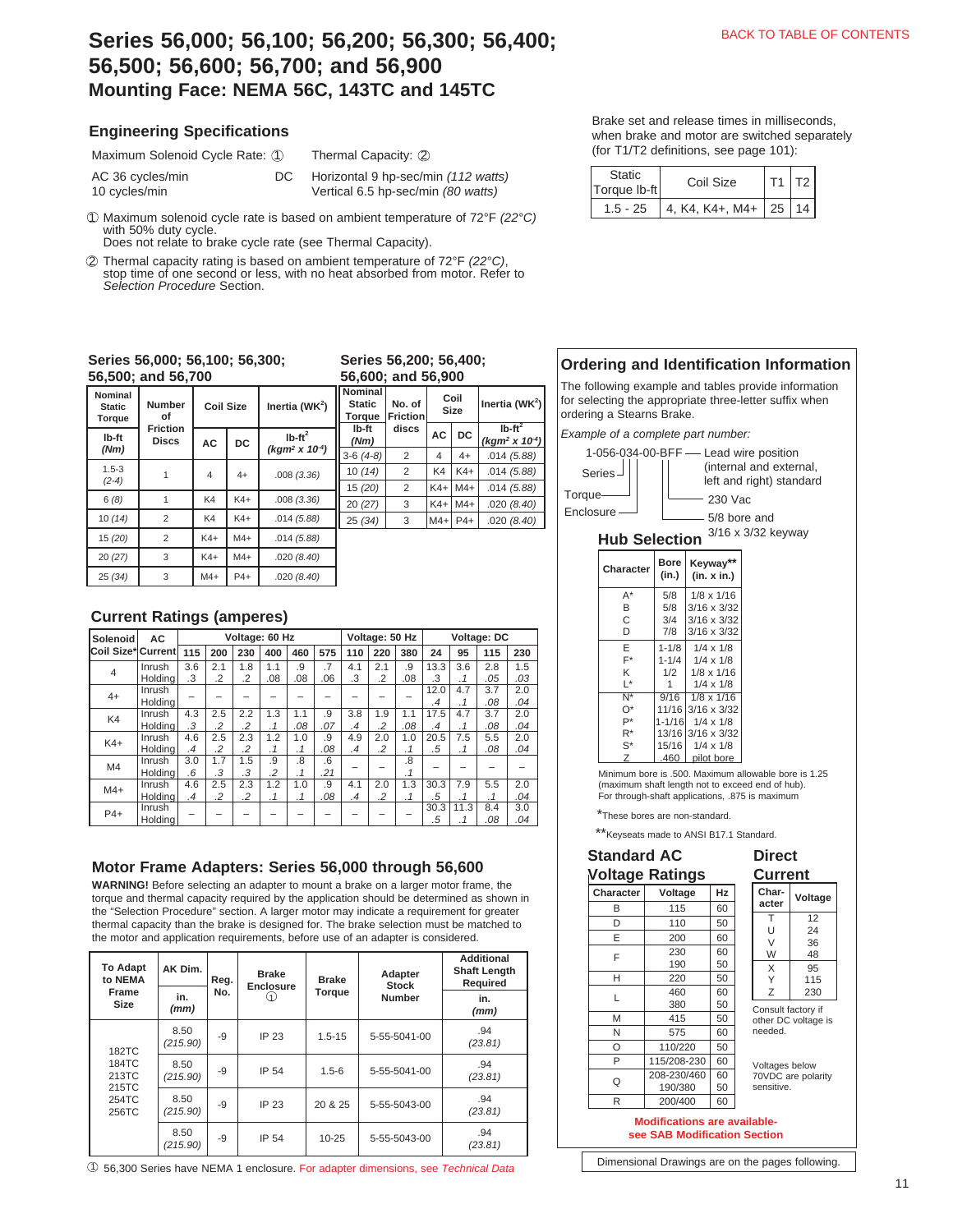# **Series 56,000 (1-056-0XX-00) & Series 56,000-80 (1-056-0XX-80) Mounting Face: NEMA 56C,**

**143TC and 145TC 4.5" AK, 5.88" AJ**



**Series 56,000**

| Nominal Static              |                  |              | <b>Basic Model Number</b> |  |
|-----------------------------|------------------|--------------|---------------------------|--|
| <b>Torque Ib-ft</b><br>(Nm) | <b>Enclosure</b> | <b>AC</b>    | DC                        |  |
|                             | IP 23            | 1-056-001-00 | 1-056-005-00              |  |
| 1.5(2)                      | IP 54            | 1-056-002-00 | 1-056-006-00              |  |
|                             | IP 55            | 1-056-004-00 | 1-056-008-00              |  |
|                             | IP 23            | 1-056-011-00 | 1-056-015-00              |  |
| 3(4)                        | IP 54            | 1-056-012-00 | 1-056-016-00              |  |
|                             | IP 55            | 1-056-014-00 | 1-056-018-00              |  |
|                             | IP 23            | 1-056-021-00 | 1-056-025-00              |  |
| 6(8)                        | IP 54            | 1-056-022-00 | 1-056-026-00              |  |
|                             | IP 55            | 1-056-024-00 | 1-056-028-00              |  |
|                             | IP 23            | 1-056-031-00 | 1-056-035-00              |  |
| 10(14)                      | IP 54            | 1-056-032-00 | 1-056-036-00              |  |
|                             | IP 55            | 1-056-034-00 | 1-056-038-00              |  |
|                             | IP 23            | 1-056-041-00 | 1-056-045-00              |  |
| 15 (20)                     | IP 54            | 1-056-042-00 | 1-056-046-00              |  |
|                             | IP 55            | 1-056-044-00 | 1-056-048-00              |  |
|                             | IP 23            | 1-056-051-00 | 1-056-055-00              |  |
| 20 (27)                     | IP 54            | 1-056-052-00 | 1-056-056-00              |  |
|                             | IP 55            | 1-056-054-00 | 1-056-058-00              |  |
|                             | IP 23            | 1-056-061-00 | 1-056-065-00              |  |
| 25 (34)                     | IP 54            | 1-056-062-00 | 1-056-066-00              |  |
|                             | IP 55            | 1-056-064-00 | 1-056-068-00              |  |

#### **Series 56,000-80\***

| <b>Nominal Static</b> |                  | <b>Basic Model Number</b>   |    |  |  |
|-----------------------|------------------|-----------------------------|----|--|--|
| Torque Ib-ft (Nm)     | <b>Enclosure</b> | AC                          | DC |  |  |
| 1.5(2)                | IP 54            | 1-056-002-80* 1-056-006-80* |    |  |  |
| 3(4)                  | IP 54            | 1-056-012-80* 1-056-016-80* |    |  |  |
| 6(8)                  | IP 54            | 1-056-022-80* 1-056-026-80* |    |  |  |
| 10(14)                | IP 54            | 1-056-032-80* 1-056-036-80* |    |  |  |
| 15(20)                | IP 54            | 1-056-042-80* 1-056-046-80* |    |  |  |
| 20 (27)               | IP 54            | 1-056-052-80* 1-056-056-80* |    |  |  |
| 25 (34)               | IP 54            | 1-056-062-80* 1-056-066-80* |    |  |  |

**\* 56,000-80 Series includes a C-face gasket only, no hub seal.**



*Dimensions for estimating only. For installation purposes request certified prints.*

*Enclosure:* Lightweight Steel Housing, Aluminum Endplate

#### *Enclosure Protection:* IP 23, 54 & 55

(formerly referred to by Stearns as NEMA 2, 4 & 4X\* respectively) (\*BISSC certified)

*Mounting:* Fanguard mounted brakes requiring IP 54 or IP 55 protection may require additional sealing measures beyond seals provided with the brake. Refer to Installation & Service Instruction sheets.

#### *[Installation and Service:](https://www.stearnsbrakes.com/resources/resource-library)* P/N 8-078-905-60

#### *Parts List:* P/N 8-078-906-00

#### *Modifications:* Pages 54-63

#### **IP 23 Dimensions**

| Nominal<br><b>Static Torque</b> | (Dimensions in Millimeters) | Wt Ibs        |                |                |              |        |        |
|---------------------------------|-----------------------------|---------------|----------------|----------------|--------------|--------|--------|
| Ib-ft (Nm)                      | А                           | AG            | C Hub<br>Width | G              | J            | (Kg)   |        |
| 1.5(2)                          |                             |               |                |                |              | 8(3.6) |        |
| 3(4)                            |                             |               |                |                |              |        | 8(3.6) |
| 6(8)                            | 4.06<br>(103.1)             | .52<br>(13.2) | .81<br>(20.6)  | 1.23<br>(31.2) | .31<br>(7.9) | 8(3.6) |        |
| 10(14)                          |                             |               |                |                |              | 8(3.6) |        |
| 15 (20)                         |                             |               |                |                |              | 8(3.6) |        |
| 20 (27)                         | 4.50<br>(114.3)             | .52           | 1.18           | 1.66           | .31          | 9(4.0) |        |
| 25 (34)                         |                             | (13.2)        | (30.0)         | (42.2)         | (7.9)        | 9(4.0) |        |

#### **IP 54 / 55 Dimensions**

| Nominal<br><b>Static</b>    | (Dimensions in Millimeters) | Wt Ibs |                |               |               |                |              |
|-----------------------------|-----------------------------|--------|----------------|---------------|---------------|----------------|--------------|
| <b>Torque Ib-ft</b><br>(Nm) | A                           | AG     | C Hub<br>Width | G             | J             | (Kg)           |              |
| 1.5 $(2)$                   | 4.06<br>(103.1)             |        |                |               |               | 8(3.6)         |              |
| 3(4)                        |                             |        |                | .47<br>(11.9) | .81<br>(20.6) | 1.21<br>(30.7) | .37<br>(9.4) |
| 6(8)                        |                             |        |                |               |               | 8(3.6)         |              |
| 10(14)                      |                             |        |                | 1.66          | .37<br>(9.4)  | 9(4.0)         |              |
| 15(20)                      | 4.51                        | .59    | 1.18           |               |               | 9(4.0)         |              |
| 20 (27)                     | (114.6)                     | (15.0) | (30.0)         | (42.2)        |               | 9(4.0)         |              |
| 25 (34)                     |                             |        |                |               |               | 9(4.0)         |              |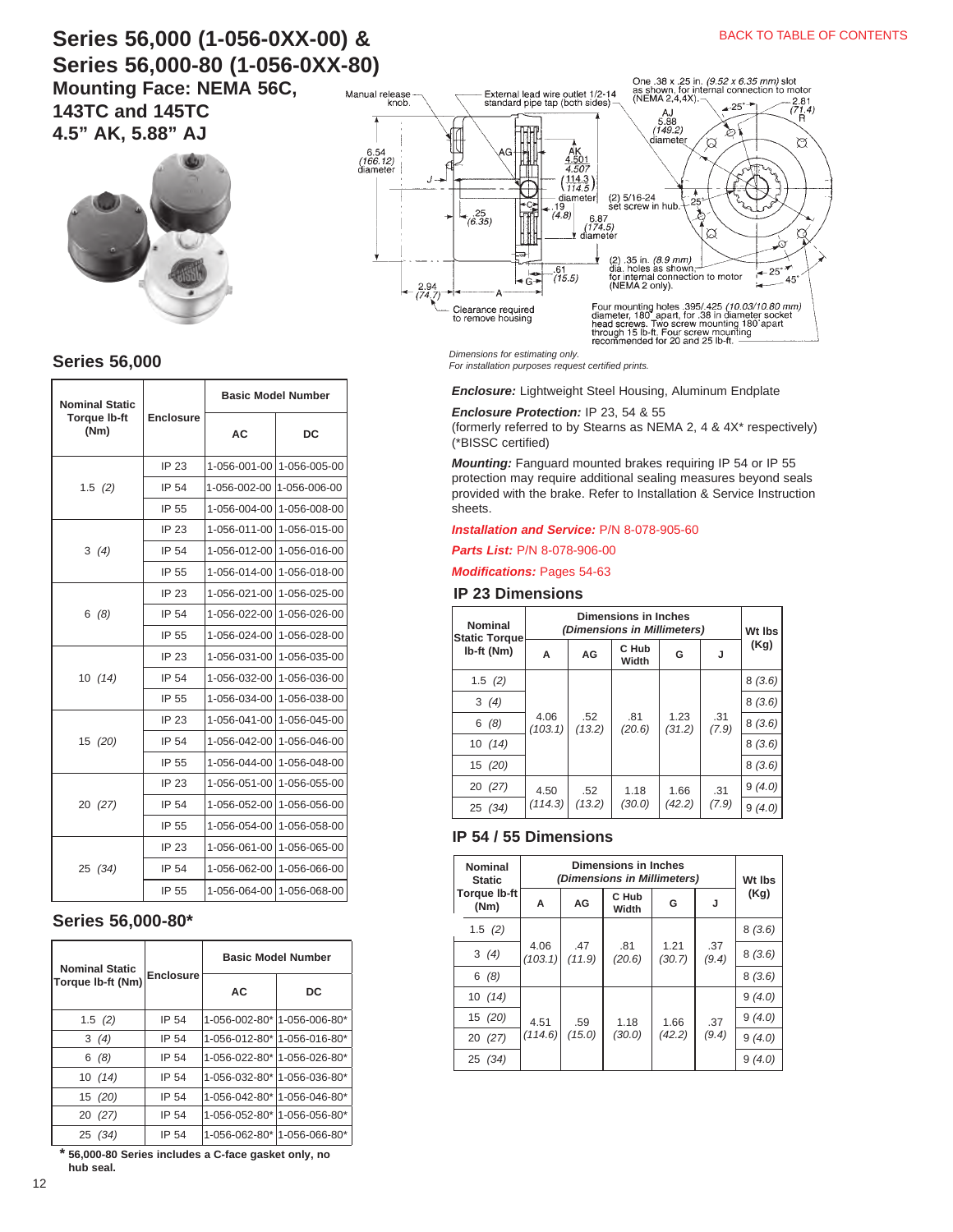# **Series 56,200 (1-056-2XX) Cast Iron & Series 56,900 (1-056-9XX) Stainless Steel Mounting Face: NEMA 56C, 143TC and 145TC 4.5" AK, 5.88" AJ**

*[Installation and Service:](https://www.stearnsbrakes.com/resources/resource-library)* P/N 8-078-905-60

#### *Modifications:* Pages 54-63





*56,200 Series:* Heavy Duty Cast Iron Enclosure

#### *Parts List:* [P/N 8-078-906-02](https://www.stearnsbrakes.com/resources/resource-library)

#### *Enclosure:*

IP 56 & 57 (formerly referred to by Stearns as NEMA Type 4X, BISSC Certified)

*Mounting:* Fanguard-mounted brakes requiring IP 56 or IP 57

protection may require additional sealing measures beyond seals provided with the brake - Refer to Installation &

Service Instruction Sheets.

#### **IP 56 / IP 57 Dimensions**

*Dimensions for estimating only. For installation purposes request certified prints.*

| Nominal<br><b>Static</b>    | <b>Dimensions in Inches</b><br>(Dimensions in Millimeters) |                                                   |                |                      | Wt Ibs<br>(Kg) | Wt Ibs<br>(Kg) |
|-----------------------------|------------------------------------------------------------|---------------------------------------------------|----------------|----------------------|----------------|----------------|
| <b>Torque</b><br>Ib-ft (Nm) | А                                                          | AG                                                | C Hub<br>Width | G                    | 56.200         | 56,900         |
| 3(4)                        |                                                            | 1.18<br>1.66<br>.59<br>(42.2)<br>(30.0)<br>(15.0) |                | $17(7.7)$ 17 $(7.7)$ |                |                |
| 6(8)                        |                                                            |                                                   |                |                      | 17(7.7)        | 17(7.7)        |
| 10(14)                      | 4.67                                                       |                                                   |                |                      | 18(8.0)        | 17(7.7)        |
| 15 (20)                     | (118.6)                                                    |                                                   |                |                      | 18(8.0)        | 17(7.7)        |
| 20(27)                      |                                                            |                                                   |                |                      | 21(9.5)        | 21(9.5)        |
| 25 (34)                     |                                                            |                                                   |                |                      | 21(9.5)        | 21(9.5)        |

#### **Series 56,200**

| Nominal<br><b>Static Torque</b> | <b>Enclosure</b> |              | <b>Basic Model Number</b> |  |  |
|---------------------------------|------------------|--------------|---------------------------|--|--|
| lb-ft (Nm)                      |                  | AC           | DC                        |  |  |
|                                 | IP 56            | 1-056-212-00 | 1-056-216-00              |  |  |
| 3(4)                            | IP 57            | 1-056-214-00 | 1-056-218-00              |  |  |
|                                 | IP 56            | 1-056-222-00 | 1-056-226-00              |  |  |
| 6(8)                            | IP 57            | 1-056-224-00 | 1-056-228-00              |  |  |
|                                 | IP 56            | 1-056-232-00 | 1-056-236-00              |  |  |
| 10(14)                          | IP 57            | 1-056-234-00 | 1-056-238-00              |  |  |
|                                 | IP 56            | 1-056-242-00 | 1-056-246-00              |  |  |
| 15 (20)                         | IP 57            | 1-056-244-00 | 1-056-248-00              |  |  |
|                                 | IP 56            | 1-056-252-00 | 1-056-256-00              |  |  |
| 20(27)                          | IP 57            | 1-056-254-00 | 1-056-258-00              |  |  |
|                                 | IP 56            | 1-056-262-00 | 1-056-266-00              |  |  |
| 25 (34)                         | IP 57            | 1-056-264-00 | 1-056-268-00              |  |  |

#### *56,900 Series:* Stainless Steel Enclosure

#### *Parts List:* [P/N 8-078-906-09](https://www.stearnsbrakes.com/resources/resource-library)

#### *Enclosure Protection:*

IP 56 & 57 (formerly referred to by Stearns as NEMA Type 4X)

*Mounting:* Fanguard-mounted brakes requiring IP 56 or IP 57 protection may require additional sealing measures beyond seals provided with the brake - Refer to Installation & Service Instruction Sheets.

#### **Series 56,900**

| <b>Nominal Static</b><br><b>Torque</b> | <b>Enclosure</b> | <b>Basic Model Number</b> |              |  |
|----------------------------------------|------------------|---------------------------|--------------|--|
| Ib-ft (Nm)                             |                  | <b>AC</b>                 | DC           |  |
| 3(4)                                   | IP 57            | 1-056-914-00              | 1-056-918-00 |  |
| 6(8)                                   | IP 57            | 1-056-924-00              | 1-056-928-00 |  |
| 10(14)                                 | IP 57            | 1-056-934-00              | 1-056-938-00 |  |
| 15(20)                                 | IP 57            | 1-056-944-00              | 1-056-948-00 |  |
| 20(27)                                 | IP 57            | 1-056-954-00              | 1-056-958-00 |  |
| 25 (34)                                | IP 57            | 1-056-964-00              | 1-056-968-00 |  |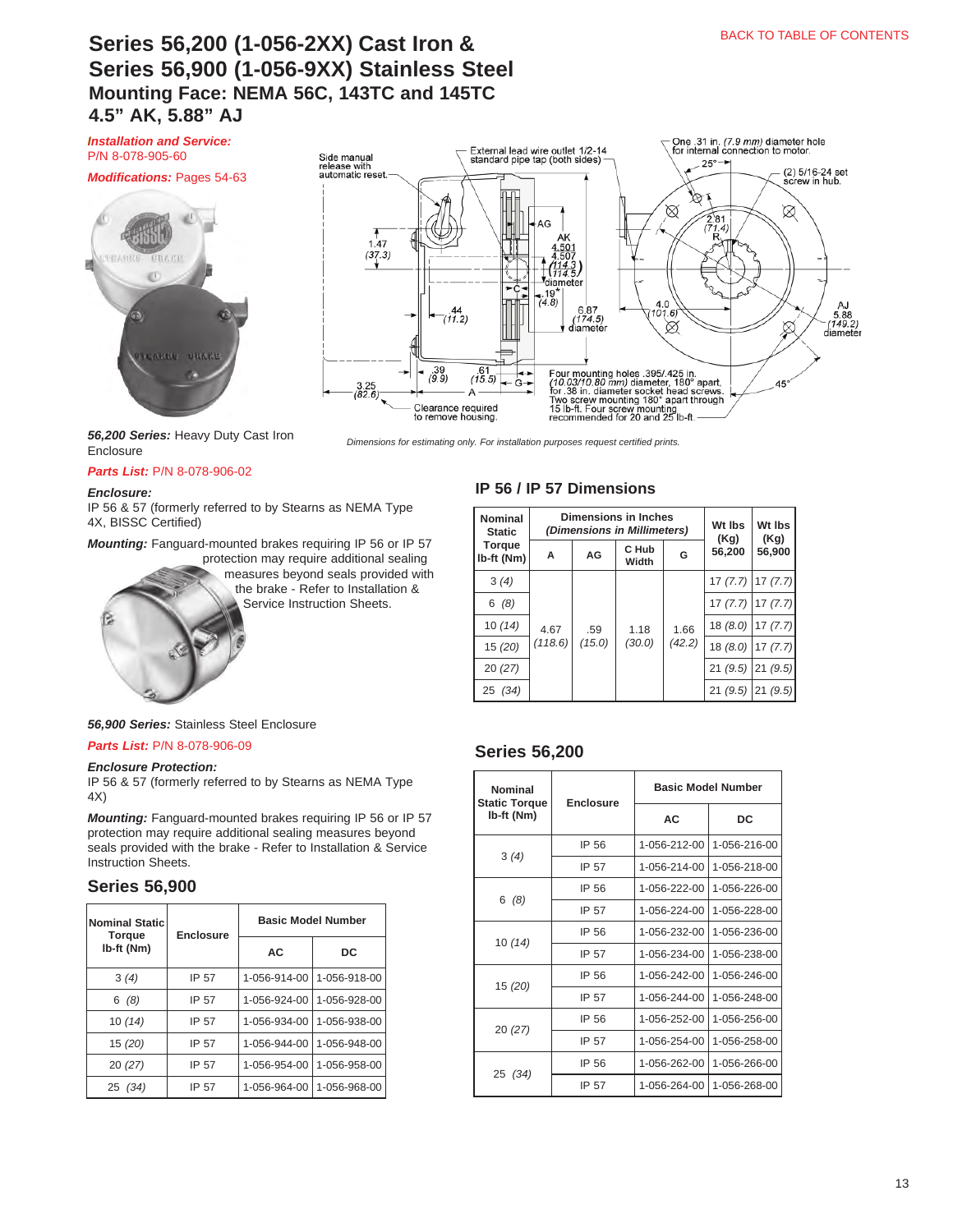# **Series 56,300 (1-056-3XX) Mounting Face: NEMA 56C, 143TC and 145TC , 4.5" AK, 5.88" AJ**



*56,300 Series Enclosure:* IP 21 (formerly referred to by Stearns as NEMA 1), Stamped steel housing, cast aluminum endplate *Release Type*: Lever, maintained *Parts List:* P/N 8-078-906-03

#### *[Installation and Service:](https://www.stearnsbrakes.com/resources/resource-library)* P/N 8-078-905-60

### **Series 56,300**

| <b>Nominal Static</b><br><b>Torque</b> | <b>Basic Model Number</b> |              |  |  |
|----------------------------------------|---------------------------|--------------|--|--|
| Ib-ft (Nm)                             | AC                        | DC           |  |  |
| 1.5(2)                                 | 1-056-301-00              | 1-056-305-00 |  |  |
| 3(4)                                   | 1-056-311-00              | 1-056-315-00 |  |  |
| 6(8)                                   | 1-056-321-00              | 1-056-325-00 |  |  |
| 10(14)                                 | 1-056-331-00              | 1-056-335-00 |  |  |
| 15 (20)                                | 1-056-341-00              | 1-056-345-00 |  |  |
| 20(27)                                 | 1-056-351-00              | 1-056-355-00 |  |  |
| 25 (34)                                | 1-056-361-00              | 1-056-365-00 |  |  |

# **Series 56,400 (1-056-4XX)**

*56,400 Series:* Stamped steel housing, cast iron endplate. *Enclosure Protection:* IP 23 & 54 (formerly

referred to by Stearns as NEMA 2 & 4 respectively)

*Release Type*: Knob, maintained *Mounting:* Fanguard-mounted brakes requiring IP 54 protection may require additional sealing measures beyond seals provided with the brake - Refer to Installation & Service Instruction sheets

*Parts List:* P/N 8-078-906-04 *[Installation and Service:](https://www.stearnsbrakes.com/resources/resource-library)* P/N 8-078-905-60

**Series 56,400**

| Nominal                            |                  | <b>Basic Model Number</b> |              |
|------------------------------------|------------------|---------------------------|--------------|
| <b>Static Torque</b><br>lb-ft (Nm) | <b>Enclosure</b> | AC                        | DC           |
|                                    | IP 23            | 1-056-411-00              | 1-056-415-00 |
| 3(4)                               | IP 54            | 1-056-412-00              | 1-056-416-00 |
|                                    | IP 23            | 1-056-421-00              | 1-056-425-00 |
| 6 (8)                              | IP 54            | 1-056-422-00              | 1-056-426-00 |
|                                    | IP 23            | 1-056-431-00              | 1-056-435-00 |
| 10 (14)                            | IP 54            | 1-056-432-00              | 1-056-436-00 |
|                                    | IP 23            | 1-056-441-00              | 1-056-445-00 |
| 15 (20)                            | IP 54            | 1-056-442-00              | 1-056-446-00 |
| 20(27)                             | IP 23            | 1-056-451-00              | 1-056-455-00 |
|                                    | IP 54            | 1-056-452-00              | 1-056-456-00 |
|                                    | IP 23            | 1-056-461-00              | 1-056-465-00 |
| 25 (34)                            | IP 54            | 1-056-462-00              | 1-056-466-00 |



#### **IP 21 Dimensions**

| Nominal<br><b>Static</b>    |                 | <b>Dimensions in Inches</b><br>(Dimensions in Millimeters) |                |                          |        |  |
|-----------------------------|-----------------|------------------------------------------------------------|----------------|--------------------------|--------|--|
| <b>Torque</b><br>Ib-ft (Nm) | A               | AG                                                         | C Hub<br>Width | G                        | (Kg)   |  |
| 1.5(2)                      |                 |                                                            |                |                          | 8(3.6) |  |
| 3(4)                        | 4.01<br>(101.9) |                                                            | .81            | 1.21<br>(30.7)<br>(20.6) | 8(3.6) |  |
| 6(8)                        |                 | .59<br>(15.0)                                              |                |                          | 8(3.6) |  |
| 10(14)                      |                 |                                                            |                |                          | 8(3.6) |  |
| 15 (20)                     |                 |                                                            |                |                          | 8(3.6) |  |
| 20 (27)                     | 4.46            | .59                                                        | 1.18           | 1.66                     | 9(4.0) |  |
| 25 (34)                     | (113.3)         | (15.0)                                                     | (30.0)         | (42.2)                   | 9(4.0) |  |



### **IP 23 Dimensions**

| <b>Nominal</b><br><b>Static</b> | Dimensions in<br>Inches (mm) |                |        | Wt Ibs     |
|---------------------------------|------------------------------|----------------|--------|------------|
| <b>Torque</b><br>lb-ft (Nm)     | A                            | C Hub<br>Width | G      | (Kg)       |
| 3(4)                            |                              |                |        | 11 $(5.0)$ |
| 6(8)                            | 4.46                         |                |        | 11 $(5.0)$ |
| 10(14)                          |                              | 1.18           | 1.66   | 11(5.0)    |
| 15 (20)                         | $(113.3)$ $(30.0)$           |                | (42.2) | 12(5.5)    |
| 20 (27)                         |                              |                |        | 12(5.5)    |
| 25 (34)                         |                              |                |        | 13(6.0)    |

#### **IP 54 Dimensions**

| <b>Jomina</b><br><b>Static</b><br>Torque |  | Dimensions in<br>Inches (mm) |                                         |         | Wt Ibs<br>(Kg) |  |
|------------------------------------------|--|------------------------------|-----------------------------------------|---------|----------------|--|
| lb-ft<br>(Nm)                            |  | A                            | C Hub<br>G<br>Width                     |         |                |  |
| 3(4)                                     |  |                              |                                         |         | 12(5.5)        |  |
| 6(8)                                     |  | 4.51                         | 1.66<br>1.18<br>$(114.6)$ (30.0) (42.2) |         | 12(5.5)        |  |
| 10(14)                                   |  |                              |                                         | 12(5.5) |                |  |
| 15 (20)                                  |  |                              |                                         |         | 13(6.0)        |  |
| 20 (27)                                  |  |                              |                                         |         | 13(6.0)        |  |
| 25 (34)                                  |  |                              |                                         |         | 13(6.0)        |  |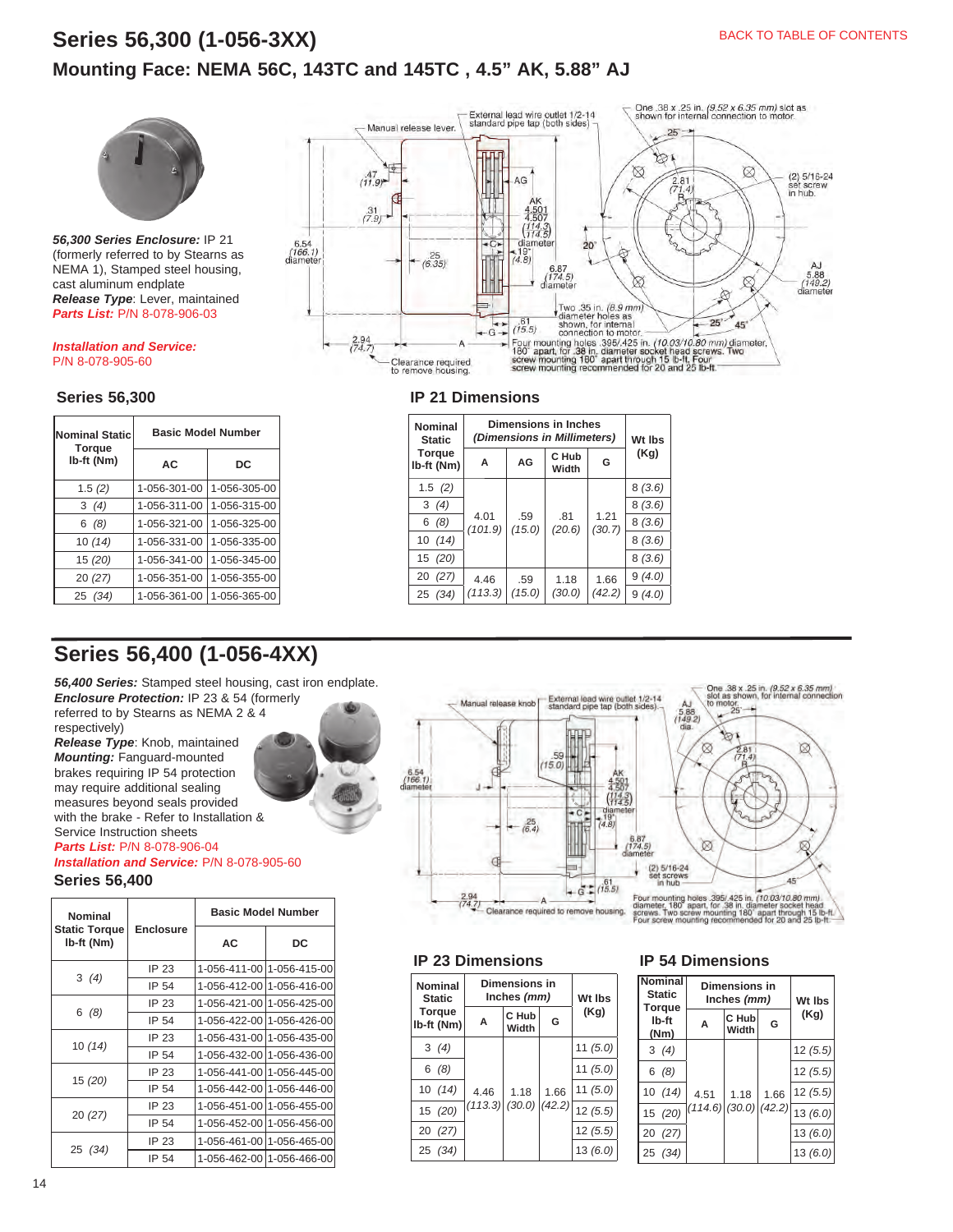# **Series 56,100 (1-056-1XX) Die Cast Aluminum & Series 56,600 (1-056-6XX) Cast Iron**

**Mounting Face: NEMA 56C, 143TC and 145TC , 4.5" AK, 5.88" AJ**

*Release Type:* Internal Lever, Non-Maintained

*[Installation and Service:](https://www.stearnsbrakes.com/resources/resource-library)*  P/N 8-078-905-60

*Modifications:* Pages 54-63

*Enclosure Protection:* IP 23; 56 & 57 (formerly referred to by Stearns as NEMA 2, 4 & 4X respectively)

#### *Visual Wear Indicator*

*Mounting:* Fanguard-mounted brakes requiring IP 56 or IP 57 protection may require additional sealing measures beyond seals provided with the brake - Refer to Installation & Service Instruction sheets

*56,100 Series:* Die Cast aluminum enclosure Parts List: P/N 8-078-906-01

*56,600 Series:* Cast iron enclosure

[Parts List: P/N 8-078-906-06](https://www.stearnsbrakes.com/resources/resource-library) 

#### **Series 56,100 Dimensions Series 56,600 Dimensions**

| Nominal Static              |                  |                 | Dimensions in Inches (mm) |                |                |                |
|-----------------------------|------------------|-----------------|---------------------------|----------------|----------------|----------------|
| <b>Torque Ib-ft</b><br>(Nm) | <b>Enclosure</b> | Α               | AG                        | C Hub<br>Width | G              | Wt Ibs<br>(Kg) |
| $1.5 - 15(2 - 20)$          | IP 23            | 4.41<br>(112.0) | .59                       | .81<br>(20.6)  | 1.21<br>(30.7) | 8(3.6)         |
| 20-25 (27-34)               |                  | 4.86<br>(123.4) | (15.0)                    | 1.18<br>(30.0) | 1.66<br>(42.2) | 10 $(4.5)$     |
| $1.5 - 6$ $(2 - 8)$         | IP 56/57         | 4.50<br>(114.3) | .47<br>(11.9)             | .81<br>(20.6)  | 1.21<br>(30.7) | 8(3.6)         |
| 10-25 (14-34)               |                  | 4.95<br>(125.7) | .59<br>(15.0)             | 1.18<br>(30.0) | 1.66<br>(42.2) | 10(4.5)        |

## **Series 56,100 Series 56,600**

| <b>Nominal Static</b>       |                  | <b>Basic Model Number</b> |              |  |
|-----------------------------|------------------|---------------------------|--------------|--|
| <b>Torque</b><br>Ib-ft (Nm) | <b>Enclosure</b> | AC                        | DC           |  |
|                             | IP 23            | 1-056-101-00              | 1-056-105-00 |  |
| 1.5(2)                      | IP 56            | 1-056-102-00              | 1-056-106-00 |  |
|                             | IP 57            | 1-056-104-00              | 1-056-108-00 |  |
|                             | IP 23            | 1-056-111-00              | 1-056-115-00 |  |
| 3(4)                        | IP 56            | 1-056-112-00              | 1-056-116-00 |  |
|                             | IP 57            | 1-056-114-00              | 1-056-118-00 |  |
|                             | <b>IP 23</b>     | 1-056-121-00              | 1-056-125-00 |  |
| (8)<br>6                    | IP 56            | 1-056-122-00              | 1-056-126-00 |  |
|                             | IP 57            | 1-056-124-00              | 1-056-128-00 |  |
|                             | IP 23            | 1-056-131-00              | 1-056-135-00 |  |
| 10(14)                      | IP 56            | 1-056-132-00              | 1-056-136-00 |  |
|                             | IP 57            | 1-056-134-00              | 1-056-138-00 |  |
|                             | IP 23            | 1-056-141-00              | 1-056-145-00 |  |
| 15 (20)                     | IP 56            | 1-056-142-00              | 1-056-146-00 |  |
|                             | IP 57            | 1-056-144-00              | 1-056-148-00 |  |
|                             | IP 23            | 1-056-151-00              | 1-056-155-00 |  |
| 20 (27)                     | IP 56            | 1-056-152-00              | 1-056-156-00 |  |
|                             | IP 57            | 1-056-154-00              | 1-056-158-00 |  |
|                             | IP 23            | 1-056-161-00              | 1-056-165-00 |  |
| 25 (34)                     | IP 56            | 1-056-162-00              | 1-056-166-00 |  |
|                             | IP 57            | 1-056-164-00              | 1-056-168-00 |  |



| Nominal Static              | Dimensions in Inches (mm) |                 |        |                |        | Wt Ibs  |
|-----------------------------|---------------------------|-----------------|--------|----------------|--------|---------|
| <b>Torque Ib-ft</b><br>(Nm) | <b>Enclosure</b>          | Α               | AG     | C Hub<br>Width | G      | (Kg)    |
| $3-25(4-34)$                | IP 23                     | 4.95<br>(125.7) | .59    | 1.18           | 1.66   | 21(9.5) |
| $3-25(4-34)$                | IP 56/57                  | 5.05<br>(128.3) | (15.0) | (30.0)         | (42.2) |         |

| <b>Nominal Static</b>       |                  |              | <b>Basic Model Number</b> |
|-----------------------------|------------------|--------------|---------------------------|
| <b>Torque</b><br>Ib-ft (Nm) | <b>Enclosure</b> | AC.          | DC                        |
|                             | IP 23            | 1-056-611-00 | 1-056-615-00              |
| 3(4)                        | IP 56            | 1-056-612-00 | 1-056-616-00              |
|                             | IP 57            | 1-056-614-00 | 1-056-618-00              |
|                             | IP 23            | 1-056-621-00 | 1-056-625-00              |
| 6(8)                        | IP 56            | 1-056-622-00 | 1-056-626-00              |
|                             | IP 57            | 1-056-624-00 | 1-056-628-00              |
|                             | IP 23            | 1-056-631-00 | 1-056-635-00              |
| 10(14)                      | IP 56            | 1-056-632-00 | 1-056-636-00              |
|                             | IP 57            | 1-056-634-00 | 1-056-638-00              |
|                             | IP 23            | 1-056-641-00 | 1-056-645-00              |
| 15 (20)                     | IP 56            | 1-056-642-00 | 1-056-646-00              |
|                             | IP 57            | 1-056-644-00 | 1-056-648-00              |
|                             | IP 23            | 1-056-651-00 | 1-056-655-00              |
| 20 (27)                     | IP 56            | 1-056-652-00 | 1-056-656-00              |
|                             | IP 57            | 1-056-654-00 | 1-056-658-00              |
|                             | IP 23            | 1-056-661-00 | 1-056-665-00              |
| 25 (34)                     | IP 56            | 1-056-662-00 | 1-056-666-00              |
|                             | IP 57            | 1-056-664-00 | 1-056-668-00              |